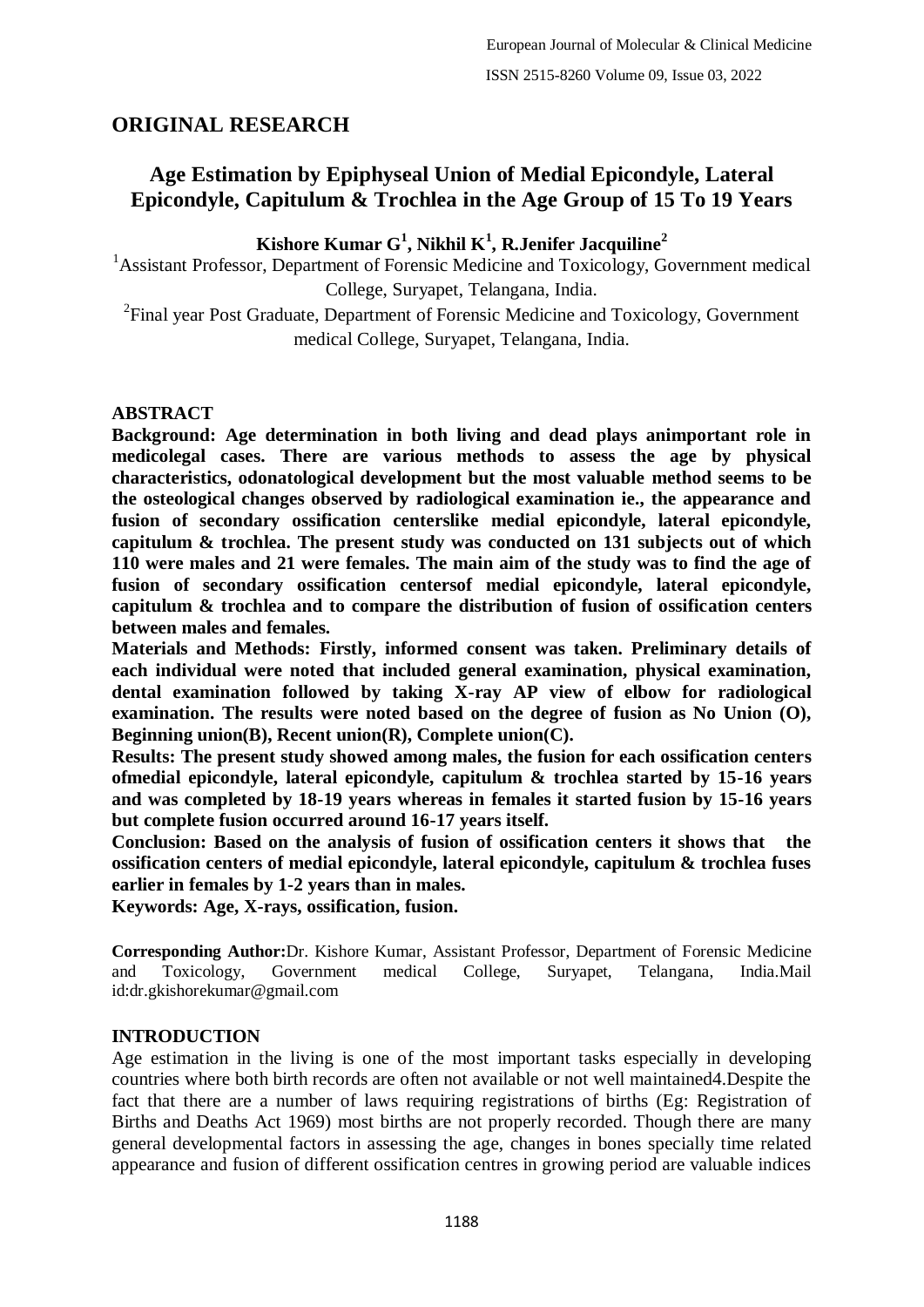for assessing the age.  $\left[14\right]$  The variation in the appearance and the fusion of ossification centres is mainly attributed to various factors like climate, hereditary, race, nutrition, dietary habits and gender, socioeconomic status of the population.<sup>[5-8]</sup> Scientific estimation of age of an individual whether living or dead or from human remains is a vexing problem for medical jurist in both civil and criminal matters, Age estimation cases areoften referred to forensic experts as it plays an important role in deciding upon the quantum of punishment given to the accused and where to execute the same in a Reformation or juvenile court school or jail. As the age between 15 to 17 years is very important medicolegally especially in the females, it is important to differentiate between 14-15 years in employment and 17-18 years in connection with Hindu Marriage Act. Amongst all the parameters of age determination, radiological examination of bones ends has shown accuracy and reliability acceptable to medical profession and legal fraternity. So the objective of this study is the to find out the age of an individual from the fusion of secondary ossification centers of medial epicondyle, lateral epicondyle, capitulum & trochlea and to compare the age of fusion of ossification centers of medial epicondyle, lateral epicondyle, capitulum  $&$  trochlea between males and females.<sup>[9,10]</sup>

#### **MATERIALS & METHODS**

The present study was conducted in Government Junior College, Suryapet, Telangana. The study was carried on a total of 131 subjects out of which 110 were males and 21 were females. Subjects with deformities of medial epicondyle, lateral epicondyle, capitulum & trochlea, signs of malnutrition, congenital anomalies, infections and metabolic disorders were excluded. We obtained written consent for every individual subject for their radiological examination. The X-rays of AP view were taken in an outside lab. The persons selected for the study were grouped as per their stated age viz, 15-16 years, 16-17years, 17-18years & 18- 19 years. Age as stated by them was further confirmed by birth certificate or entry in their school record. The Xerox copy of proof of birth certificate was collected. The persons belonging to the age group selected for either gender was included in the study irrespective of their socio- economic, religion. We prepared a proforma with particulars containing Name, sex, date of birth, address, height, weight and Identification marks. In males the colour and growth of scalp hair, beard, moustache, axillary and pubic hair were examined and noted. In females, development of breast was noted and complete menstrual history was taken. Dental examination was done by noting the number of temporary and permanent teeth and a dental chart was prepared. Radiological assessment of various ossification centres, their appearence, process of fusion were noted. The observations were based on the following grades of stages of fusion.

DEGREE 0: A dark radiolucent line seen throughout the length of the epiphyseal and metaphyseal joining surface (Centre not appeared, union not commenced).

DEGREE 1: Radio opaque area is seen in the middle of or on either side of, but occupies less than half of, the epiphyseal and metaphyseal joining surface (Centre appeared but incomplete, union commenced).

DEGREE 2: Radio opaque area is seen in more than half of epiphyseal and metaphyseal joining surfaces, but the cortical shadow is not continuous (Union started but in complete).

DEGREE 3: Radio opaque area is seen in the entire length of the epiphyseal and metaphyseal joining surface and the cortical surface is continuous without any notch (Complete union).

For tabulating the findings, the stages of fusion were noted in the form of following abbreviations.

- 1. No union (O).
- 2. Beginning union (B).
- 3. Recent union (R).
- 4. Complete union(C).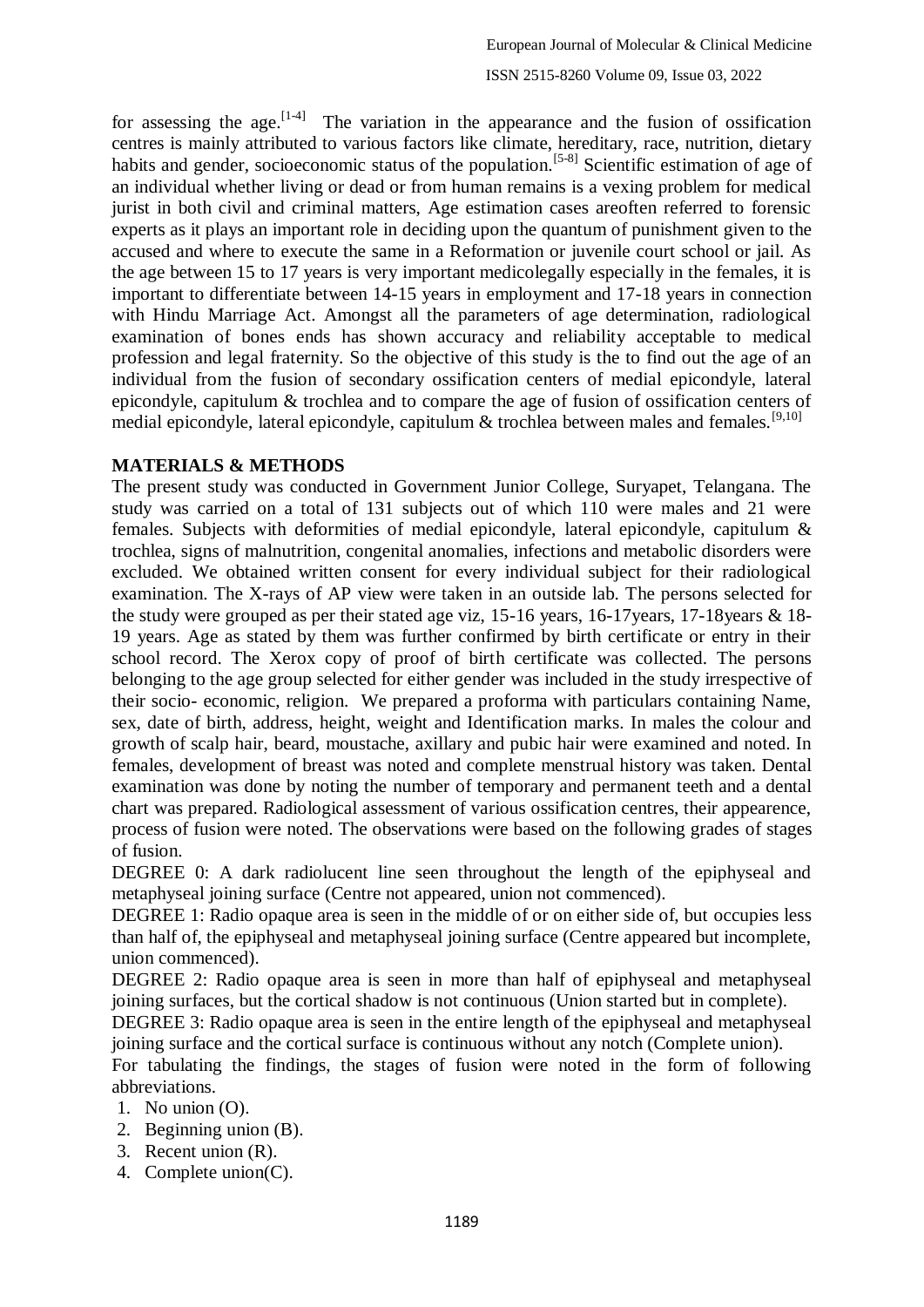#### **RESULTS**

|  |  | Table 1: Complete Fusion of Ossification Centres of Medial Epicondyle, Lateral |  |  |  |
|--|--|--------------------------------------------------------------------------------|--|--|--|
|  |  | Epicondyle, Capitulum & Trochlea in Males                                      |  |  |  |

| Age       | <b>Trochlea</b> | Total | Capitulum | <b>Total</b> | Lateral      | <b>Total</b> | <b>Medial</b> | <b>Total</b> |
|-----------|-----------------|-------|-----------|--------------|--------------|--------------|---------------|--------------|
|           |                 |       |           |              | epicondyle   |              | epicondyle    |              |
| $15-16$   | $6(21.4\%)$     | 28    | 10(25.7%) | 28           | $12(42.8\%)$ | 28           | 8(28.5%)      | 28           |
| $16-17$   | 12(37.5%)       | 32    | 20(62.5%) | 32           | 22(68.7%)    | 32           | 22(68.7%)     | 32           |
| $17 - 18$ | 30(93.7%)       | 32    | 28(87.5%) | 32           | $26(81.2\%)$ | 32           | 28(87.5%)     | 32           |
| 18-19     | 18(100%)        | 18    | 18(100%)  | 18           | 18(100%)     | 18           | 18(100%)      | 18           |

**Table 2: Complete Fusion of Ossification Centres of Medial Epicondyle, Lateral Epicondyle, Capitulum & Trochlea in Females**

| Age    | <b>Trochlea</b> | <b>Total</b>   | Capitulum  | <b>Total</b>   | Lateral    | <b>Total</b>   | <b>Medial</b> | <b>Total</b>   |
|--------|-----------------|----------------|------------|----------------|------------|----------------|---------------|----------------|
|        |                 |                |            |                | Epicondyle |                | Epicondyle    |                |
| $15 -$ | $8(80\%)$       | 10             | 2(20%)     | 10             | $2(20\%)$  | 10             | 3(30%)        | 10             |
| 16     |                 |                |            |                |            |                |               |                |
| $16-$  | $4(100\%)$      | $\overline{4}$ | $4(100\%)$ | $\overline{4}$ | $4(100\%)$ | $\overline{4}$ | $4(100\%)$    | $\overline{4}$ |
| 17     |                 |                |            |                |            |                |               |                |
| $17 -$ | $6(100\%)$      | 6              | $6(100\%)$ | 6              | $6(100\%)$ | 6              | $6(100\%)$    | 6              |
| 18     |                 |                |            |                |            |                |               |                |
| $18-$  | $1(100\%)$      |                | $1(100\%)$ |                | $1(100\%)$ |                | $1(100\%)$    |                |
| 19     |                 |                |            |                |            |                |               |                |

[Tables 1 & 2] show that the complete fusion of ossification centers of medial epicondyle, lateral epicondyle, capitulum & trochlea in males starts at the age of 15 to 16 years followed by individuals of 17 to 18 years showing complete fusion from a range of 80% to 90% and all the 18 subjects between 18 to 19 years show 100% complete fusion. In females in showed that the complete fusion of all ossification centers of medial epicondyle, lateral epicondyle, capitulum & trochlea started at the age group 15 to 16 years but was not complete and it was followed by appearance of 100% complete fusion in 16 to 19 years age group individuals.

| Table 3: Distribution of Fusion of Ossification Centre of Medial Epicondyle, Lateral |  |  |  |
|--------------------------------------------------------------------------------------|--|--|--|
| Epicondyle, Capitulum & Trochlea in Males                                            |  |  |  |

| Age     | <b>Trochlea</b> | Capitulum | Lateral    | <b>Medial</b> |  |  |  |
|---------|-----------------|-----------|------------|---------------|--|--|--|
|         |                 |           | Epicondyle | Epicondyle    |  |  |  |
| $15-16$ | n               | 10        | 12         |               |  |  |  |
| $16-17$ | 12              | 20        | 22         | 22            |  |  |  |
| $17-18$ | 30              | 28        | 26         | 28            |  |  |  |
| 18-19   | 18              | 18        | 18         | 18            |  |  |  |
| p value | 0.049           | 0.014     | 0.007      | 0.020         |  |  |  |

**Table 4: Distribution of Fusion of Ossification Centre of Medial Epicondyle, Lateral Epicondyle, Capitulum & Trochlea in Females**

| Age       | <b>Trochlea</b> | Capitulum | Lateral<br>Epicondyle | <b>Medial</b><br>Epicondyle |
|-----------|-----------------|-----------|-----------------------|-----------------------------|
| $15-16$   |                 |           |                       |                             |
| $16 - 17$ |                 |           |                       |                             |
| $17 - 18$ |                 |           |                       |                             |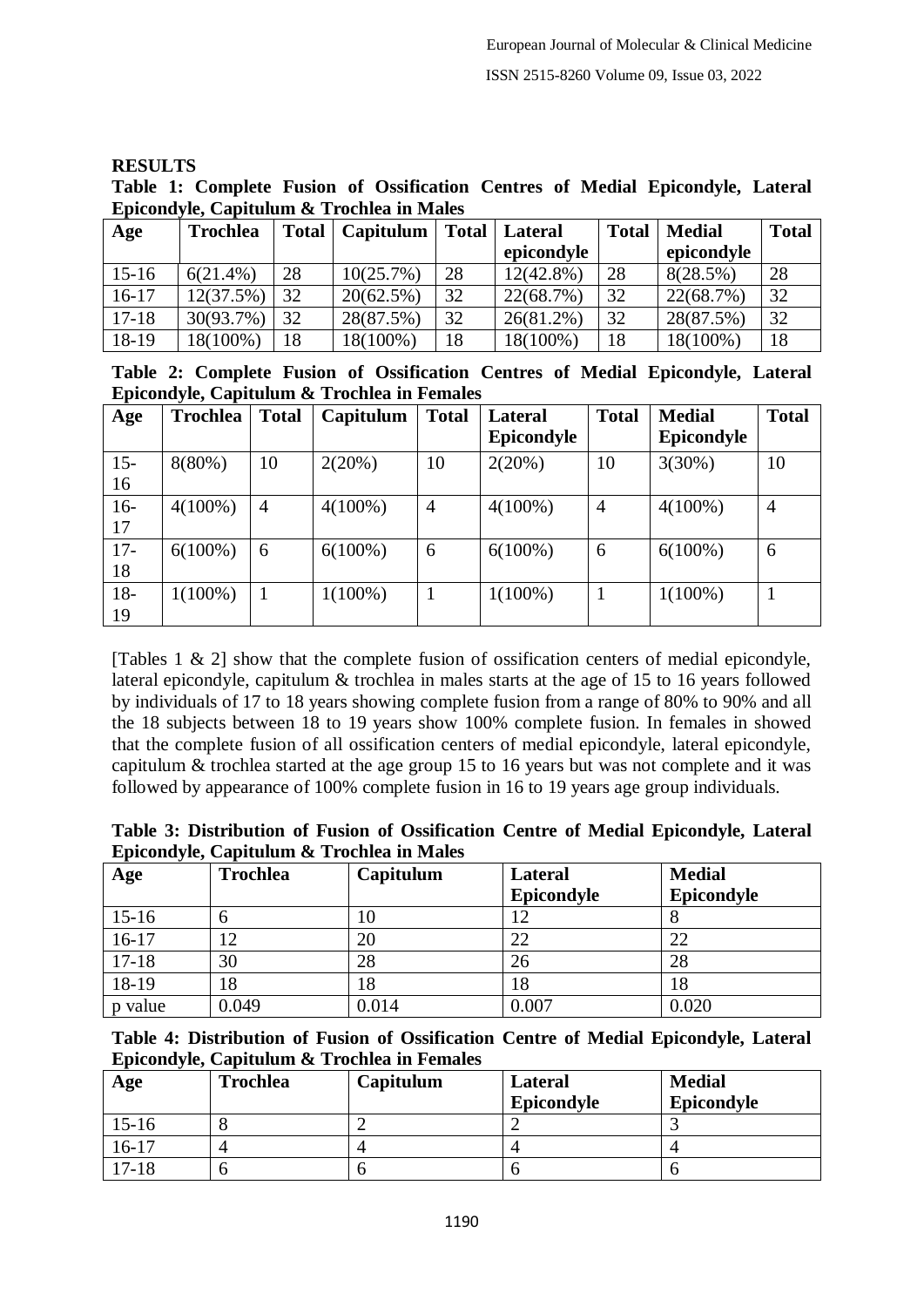European Journal of Molecular & Clinical Medicine

ISSN 2515-8260 Volume 09, Issue 03, 2022



Figure 1: depicts X-ray AP view of elbow of 17 years male showing complete fusion of **all ossification centers of medial epicondyle, lateral epicondyle, capitulum & trochlea.**



**Figure.2 depicts X-ray AP view of elbowof 16 years female showing complete fusion of all ossification centers of medial epicondyle, lateral epicondyle, capitulum & trochlea.**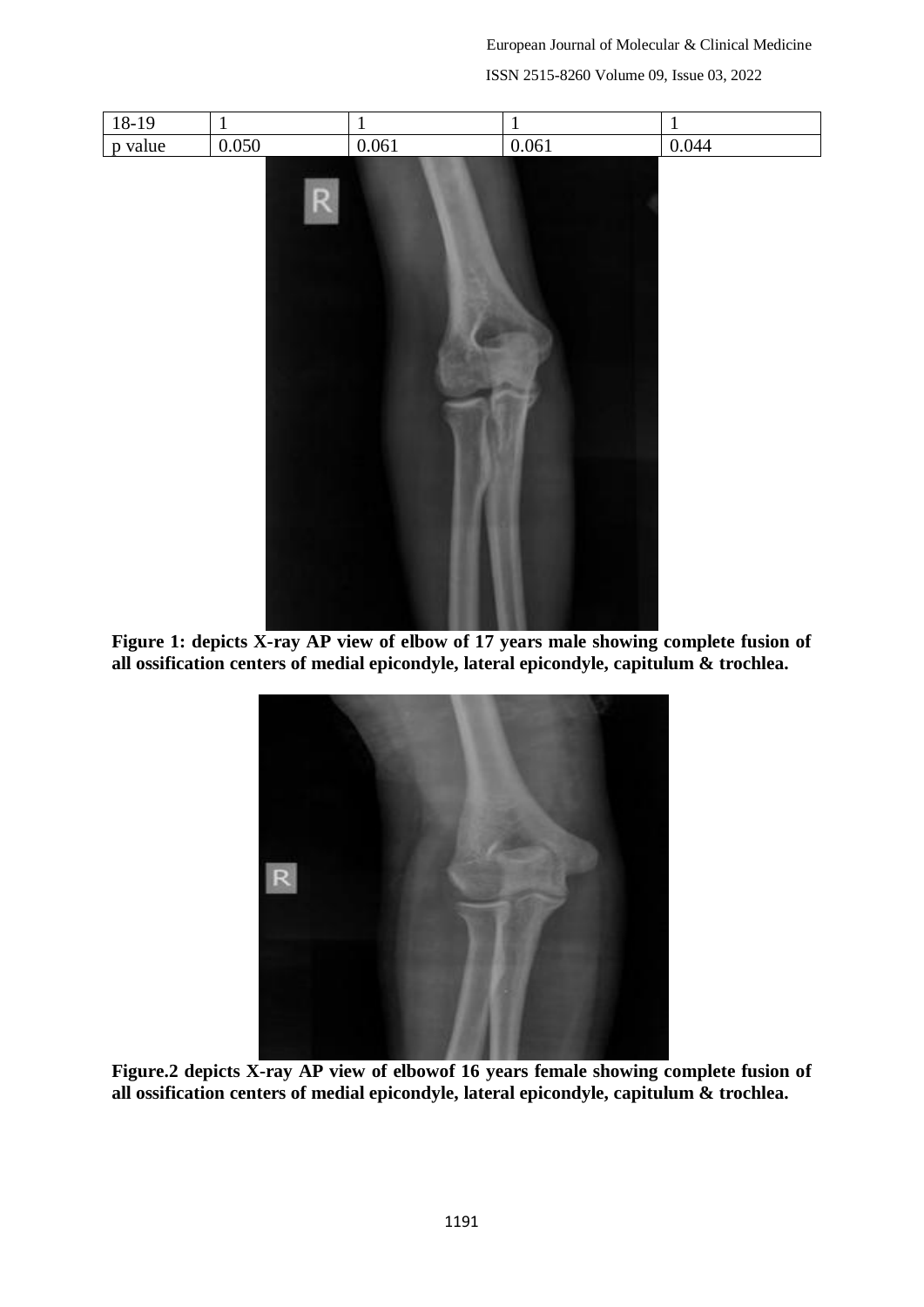European Journal of Molecular & Clinical Medicine ISSN 2515-8260 Volume 09, Issue 03, 2022



**Figure 3: depicts X-ray AP view of elbow of 17 years female showing complete fusion of all ossification centers of medial epicondyle, lateral epicondyle, capitulum & trochlea.**

#### **DISCUSSION**

Age determination is important in law of attaining maturity and in criminal case where the disposal of body is done by dismembering the body parts by using various methods or when only skeletal remains is available for examination. Whereas in living it helps in solving medicolegal cases comprising civil cases like those related to employment, education, sports and in criminal cases like robbery, sexual assaults, abduction or kidnapping etc.,

The present study was conducted on 131 subjects out of which 110 were males and 21 were females. It shows that fusion of trochlea in age group of 15-16 years the complete fusion is seen only 21% rest population shows recent fusion in males and in age group 17-18 years 93% were completely fused. In females age group of 15-16 years 8% completely fused. Fusion of capitulum in age group 15-16 years the complete fusion is seen only 35% rest population shows recent fusion in males and in age group 17-18 years 87% completely fused whereas in females of the age group 16-17 years 100% was completely fused.<sup>[11]</sup>

The fusion of lateral epicondyle in the age group 15-16 years complete fusion is seen only in 42% and rest of population shows recent fusion in males, in age group 17-18 years,81%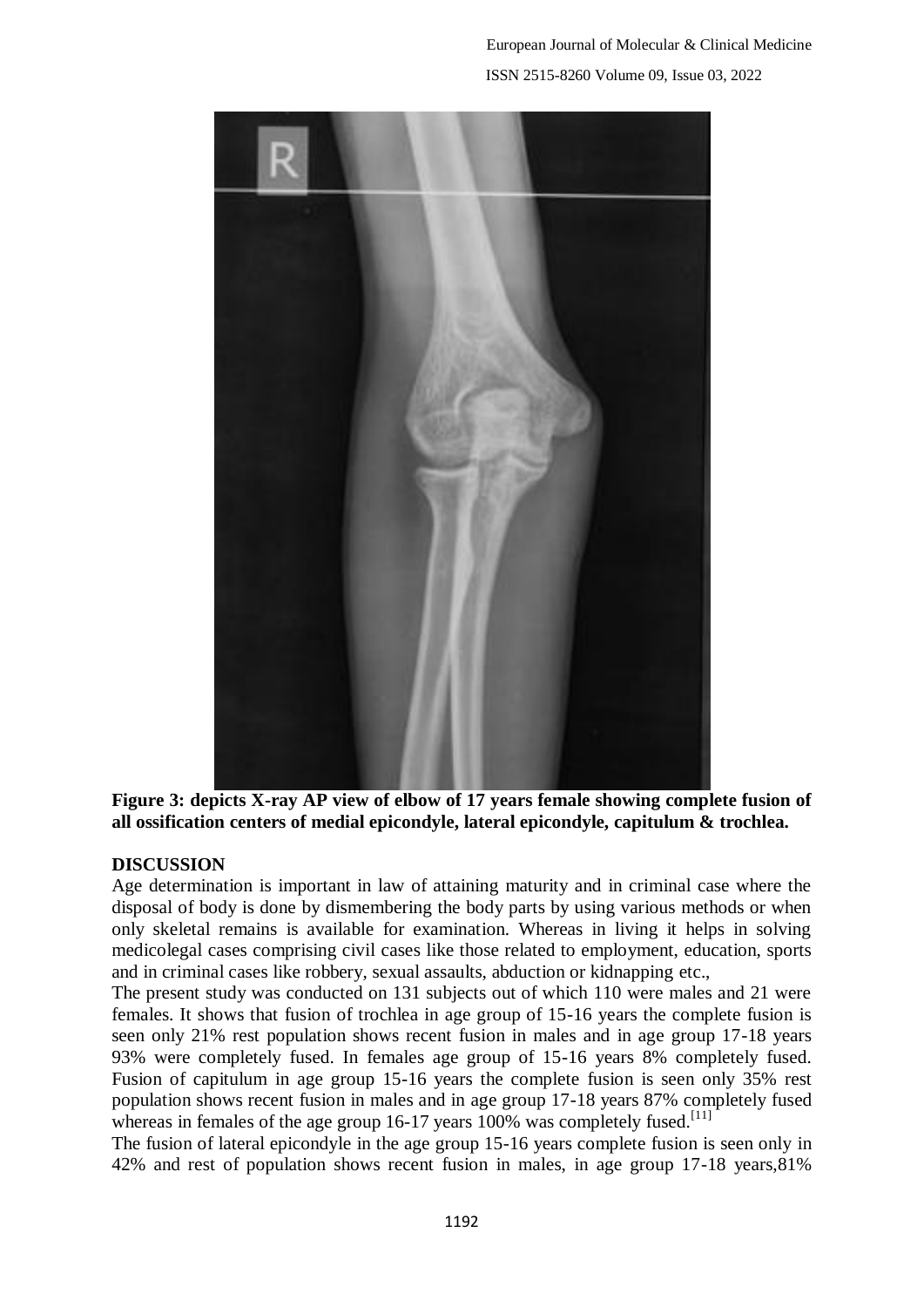completely fused whereas in females the age group 16-17 years completely fused . The fusion of medial epicondyle in age group 15-16 years the complete fusion is seen only in 28% rest population shows recent fusion in males and in age group 17-18 years, 87.5% completely fused whereas in females of age group  $16-17$  years ,100% was completely fused.<sup>[12]</sup>

The fusion of epiphyseal centre of medial epicondyle with the shaft was seen between 15-17 years in males which were concordant with the study conducted by Umesh Choudary et al in march 2017.

It is observed that the ossification centers of medial epicondyle, lateral epicondyle, capitulum & trochlea in females fuse earlier than males. With reference to the theory of null hypothesis considering p=0.05 as the statistical significant value. The age of fusion of ossification centers of medial epicondyle, lateral epicondyle, capitulum & trochlea between males and females were observed and it showed that the p value calculated for females was >0.05 when compared to males which were  $\langle 0.05 (0.013-0.020)$  and is the probability that the null hypothesis is true.  $[13]$ 

### **CONCLUSION**

It shows that the complete fusion of ossification centers of medial epicondyle, lateral epicondyle, capitulum & trochlea in females occurs earlier than in males by 1-2 years. 100% complete fusion of medial epicondyle, lateral epicondyle, capitulum & trochlea in females occurs at 16-17 years whereas in males it is seen at 18-19years.

### **REFERENCES**

- 1. Miyazaki CS, Maranho DA, Agnollitto PM, Nogueira-Barbosa MH. Study of secondary ossification centers of the elbow in the Brazilian population. Acta ortopedicabrasileira. 2017 Dec;25(6):279-82.
- 2. Hassan N, Noor F, Ahmad S, Fazili KM. Age of fusion of the distal radial and ulnar epiphyses from hand radiographs—A study in Kashmiri population. Science & Justice. 2016 Dec 1;56(6):431-6.
- 3. Choudhary U, Kumar S, Singh A, Bharti P. A radiological study of ossification at the lower end of humerus for age estimation among boys in Central Karnataka, India. International Journal of Research in Medical Sciences. 2017 Apr;5(4):1204.
- 4. Rajdev BM, Gajera CN, Rajdev SB, Govekar GP, Tailor CI, Chandegara PV. Age of fusion of epiphysis at distal end of radius and ulna. Intern J of Intern Med Res.. 2015;1(2):5-11.
- 5. Cheng JC, Wing-Man K, Shen WY, Yurianto H, Xia G, Lau JT, Cheung AY. A new look at the sequential development of elbow-ossification centers in children. Journal of Pediatric Orthopaedics. 1998 Mar 1;18(2):161-7.
- 6. Patel B, Reed M, Patel S. Gender-specific pattern differences of the ossification centers in the pediatric elbow. Pediatric radiology. 2009 Mar;39(3):226-31.
- 7. Singh OG, Suresh A. Radiological assessment of age from wrist joint in young adolescents. Journal of Indian Academy of Forensic Medicine. 2016;38(2):149-51.
- 8. Jit I, Singh B. A radiological study of the time of fusion of certain epiphyses in Punjabees. J. Anat. Soc. India. 1971;20(1):27.
- 9. Dixit SP, Bansal RK. Study of ossification centres fusion of elbow joint in 15 to 17 years Garhwali females of Dehradun region. Journal of Indian Academy of Forensic Medicine. 2014;36(4):396-8.
- 10. Kripalani G, Banerjea AK, Rao MN. Ossification centres at the elbow joint in Bengali girls. The Indian Journal of Pediatrics. 1970 Apr;37(4):127-33.
- 11. Bajaj ID, Bhardwaj OP, Bhardwaj S. Appearance and fusion of important ossification centres: a study in Delhi population. Indian journal of medical research. 1967;55:1064-7.